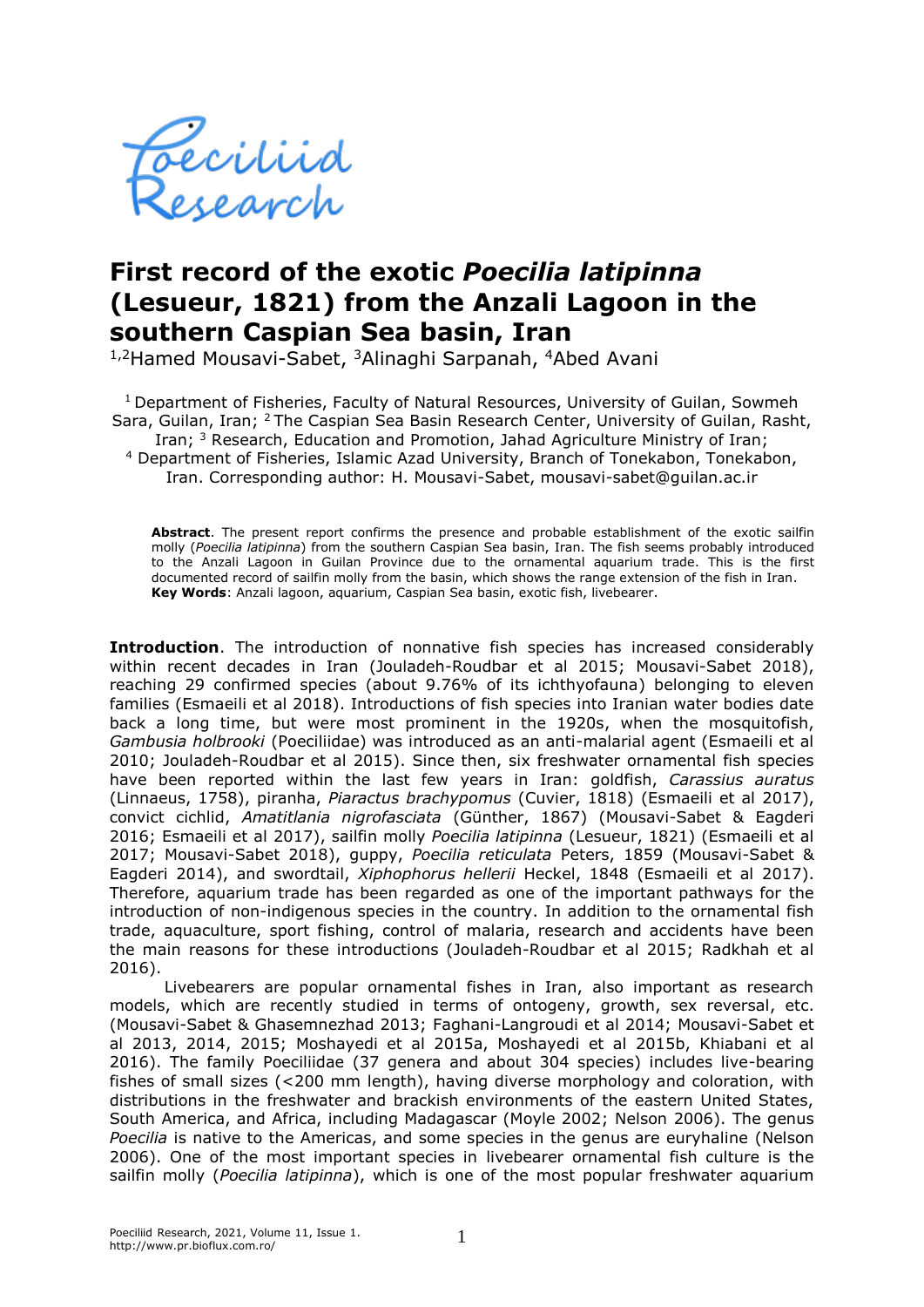fish species (Mousavi-Sabet et al 2015; Moshayedi et al 2015a). This exotic fish was observed for the first time in the Anzali Lagoon, in the southern Caspian Sea basin, north of Iran.

**Material and Method**. The *P. latipinna* specimens were collected by hand-net during fieldwork in the Anzali Lagoon, the Caspian Sea basin (37°27'53.91"N, 49°20'26.23"E) (Figure 1), Guilan Province, north of Iran, on 10 April 2021 (Figure 2). The specimens were preserved in 10% formalin after anesthetizing with 1% clove solution and transferred to laboratory for further processing. Another exotic poeciliid, *Gambusia holbrooki*, was also collected during the sampling.



Figure 1. Map of the Iranian water basins (right); showing the documented distribution of the exotic *Poecilia latipinna* in Esfahan, Namak and the Tigris River basins; and the southern Caspian Sea basin (left), the new habitat where the fish were introduced in the Anzali Lagoon.

**Results and Discussion**. A total of 7 individuals (5 females and 2 males) of *P. latipinna*  (58-64 mm SL, 2.2-4.9 g) were collected from the Anzali lagoon. The collected *P. latipinna* specimens (Figure 3) were identified by the number of scales in the caudal peduncle, which is a useful character definitely identifying individuals as *P. latipinna* (Koutsikos et al 2017). Like other poeciliids, sexual dimorphism is clear in adult specimens, as males have a developed gonopodium, which is a specialized reproductive fin found only in male fish (Mousavi-Sabet et al 2012; Mousavi-Sabet 2018).



Figure 2. The Anzali Lagoon, the southern Caspian Sea basin, Iran; catching site of *Poecilia latipinna*.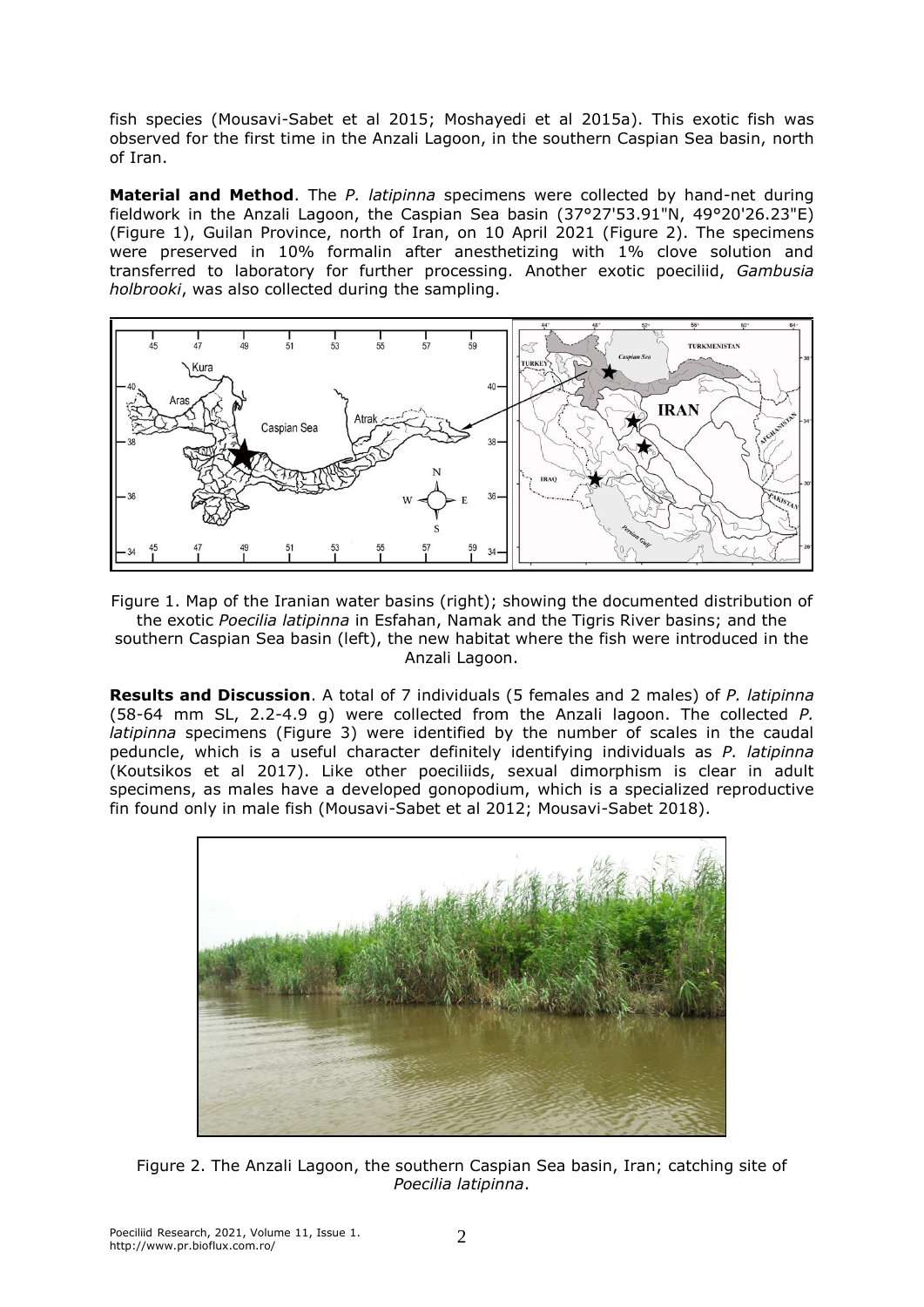

Figure 3. *Poecilia latipinna*: above - male, below - female; Iran, the southern Caspian Sea basin, the Anzali Lagoon.

The sailfin molly was introduced into Iran as an aquarium fish, but it is now established in natural habitats e.g., in the Caspian Sea (the present record), Tigris, Namak and Esfahan basins.

This species is native to the southeastern U.S.A. and south to Mexico, but because of its wide environmental tolerance (Nunes et al 2015) and popularity as an aquarium fish, *P. latipinna* has been introduced widely (Al-Faisal & Abdullah 2014) and has established breeding populations in most countries. Several countries have reported adverse ecological impacts of *P. latipinna* after its introduction (Smith 1997). *P. latipinna*, like other introduced species, may cause harm to native fishes because of its ability to reproduce rapidly. As the introduction of exotic fishes may affect populations of native fishes through predation, competition, habitat changes, genetic changes, and introduction of parasites and diseases, special care should be taken to prevent such introductions. Therefore, this species may have a negative impact on native fish populations through competition, habitat changes, and introduction of parasites and diseases (Esmaeili et al 2010, 2014, 2017).

The first evidence of the sailfin molly, *P. latipinna* introduction in natural water bodies of Iran comes from Khalaji et al (2016), who collected the fish from Hasan-Abad Qanat and Malvajerd, in Esfahan Province, Zayandehrud (or Esfahan) Basin. Khalaji et al (2016) also reported two ectoparasites from the collected specimens. Esmaeili et al (2017) reported another established population of *P. latipinna* in the Tigris River tributary in Iran. Afterwards, Mousavi-Sabet (2018) recorded the species for the first time in Namak Lake basin in central Iran. And now, the present study has documented the first occurrence of the sailfin molly in the Anzali Lagoon. It is also the first record for the southern Caspian Sea basin, which shows the range extension of the fish in the country.

**Conclusions**. The first occurrence of the sailfin molly in the Anzali Lagoon, the Caspian Sea basin, north of Iran, was documented. Eradication programs can be successful in the case of *P. latipinna* in the Caspian Sea basin, based on the restricted distribution. However, such programs have to be accompanied by a public awareness campaign to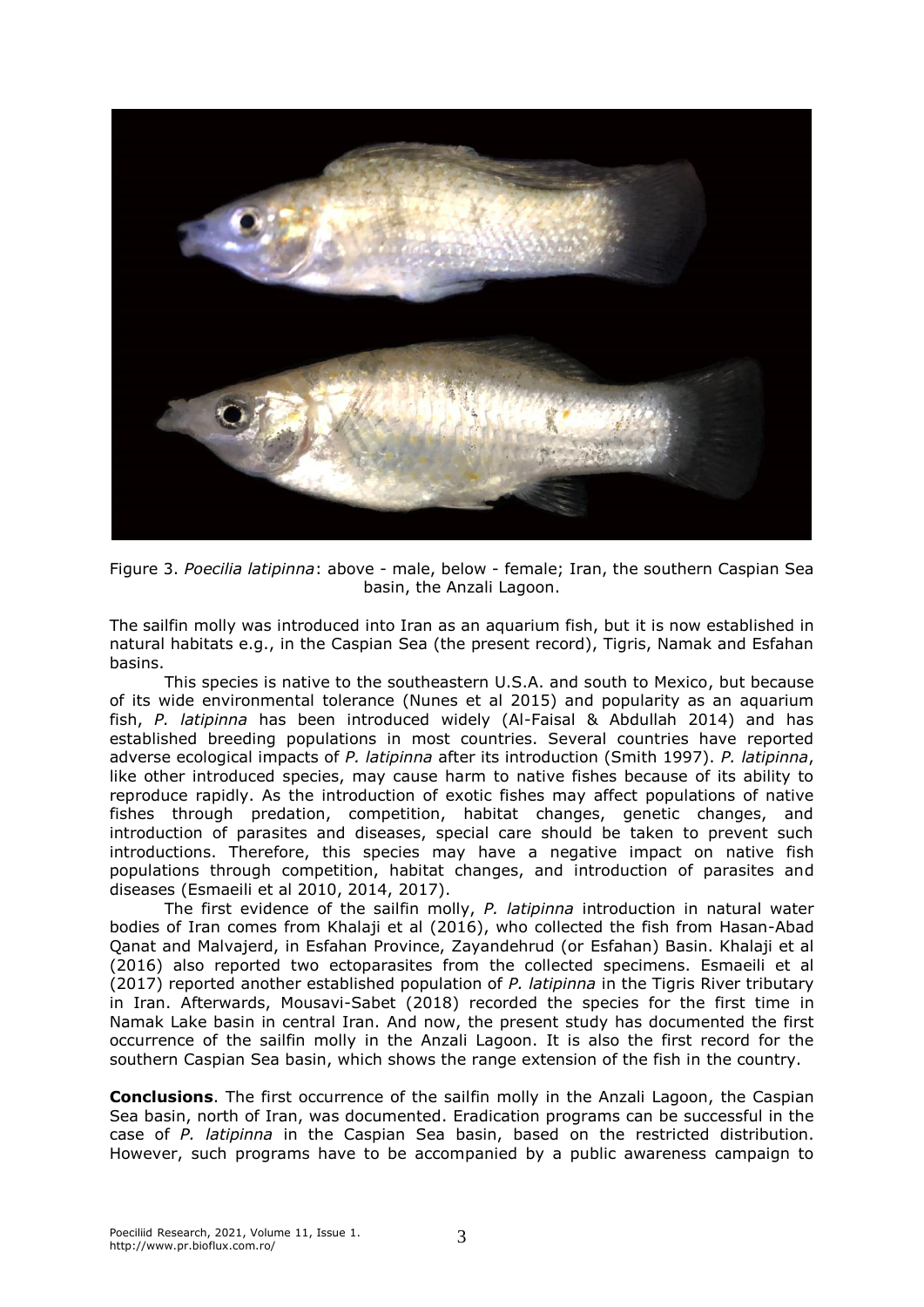ensure that the aquarium trade and hobbyists do not release these pet fishes into natural habitats. Monitoring of this fish is highly recommended.

**Acknowledgements**. We would like to thank Hojat Emamdoust for helping with the fish collection in the Anzali Lagoon and the University of Guilan for financial support.

**Conflict of Interest**. The authors declare that there is no conflict of interest.

## **References**

- Al-Faisal A. J. M., Mutlak F. M., Abdullah S. A., 2014 Exotic freshwater fishes in the Southern Iraq. Marsh Bulletin 9(1):65-78.
- Esmaeili H. R., Gholamifard A., Teimori A., Baghbani S., Coad B. W., 2010 *Xiphophorus hellerii* Heckel, 1848 (Cyprinodontiformes, Poeciliidae), a newly introduced fish recorded from natural freshwaters of Iran. Journal of Applied Ichthyology 26:937- 939.
- Esmaeili H. R., Masoudi M., Amini Chermahini M., Esmaeili A. H., Zarei F., Ebrahimi M., 2017 Invasion of the neotropical and nearctic fishes to Iran. FishTaxa 2(3):126- 133.
- Esmaeili H. R., Sayyadzadeh G., Eagderi S., Abbasi K., 2018 Checklist of freshwater fishes of Iran. FishTaxa 3(3):1-95.
- Esmaeili H. R., Teimori A., Owfi F., Abbasi K., Coad B. W., 2014 Alien and invasive freshwater fish species in Iran: diversity, environmental impacts and management. Iranian Journal of Ichthyology 1(2):61-72.
- Faghani-Langroudi H., Esmailpour-Chokami H., Rohani-Rad M., Mousavi-Sabet H., 2014 Sex reversal, mortality rate and growth performance of platy *Xiphophorus variatus*  (Poeciliidae) treated by methyltestosterone. Poec Res 4(1):6-12.
- Jouladeh-Roudbar A., Vatandoust S., Eagderi S., Jafari-Kenari S., Mousavi-Sabet H., 2015 Freshwater fishes of Iran; an updated checklist. AACL Bioflux 8(6):855-909.
- Khalaji M., Sarkhosh J., Amini S., Siyami M., Zangene M., Asadolahi S., 2016 [The relation between size and parasite load in the molly fish (*Poecilia latipinna*) of Jarghoyeh qanat, Isfahan Iran]. Iranian Scientific Fisheries Journal 25(3):251-256. [in Farsi].
- Khiabani A., Anvarifar H., Mousavi-Sabet H., 2016 Effect of dietary administration of methyltestosterone and vitamin C on the sex reversal and survival of *Xiphophorus maculatus* (Cyprinodontiformes: Poeciliidae). Poec Res 6(1):16-24.
- Koutsikos N., Economou N. A., Vardakas L., Kommatas D., Zogaris S., 2017 First confirmed record of an established population of sailfin molly, *Poecilia latipinna* (Actinopterygii: Cyprinodontiformes: Poeciliidae), in Europe. Acta Ichthyologica et Piscatoria 47(3):311-315.
- Moshayedi F., Eagderi S., Jalili P., Mousavi-Sabet H., 2015a Allometric growth pattern and morphological development of sailfin molly *Poecilia latipinna*  (Cyprinodontiformes, Poeciliidae) during early development. Poec Res 5(1):1-7.
- Moshayedi F., Eagderi S., Parsazade F., Azimi H., Mousavi-Sabet H., 2015b Allometric growth pattern of the swordtail - *Xiphophorus helleri* (Cyprinodontiformes, Poeciliidae) during early development. Poec Res 5(1):18-23.
- Mousavi-Sabet H., 2018 Range extension of an exotic sailfin molly *Poecilia latipinna* (Lesueur, 1821) in Iran. Poec Res 8(1):18-23.
- Mousavi-Sabet H., Azimi H., Eagderi S., Bozorgi S., Mahallatipour B., 2014 Growth and morphological development of guppy *Poecilia reticulata* (Cyprinodontiformes, Poeciliidae) larvae. Poec Res 4(1):24-30.
- Mousavi-Sabet H., Eagderi S., 2014 First record of *Poecilia reticulata* Peters, 1859 (Cyprinodontiformes, Poeciliidae) from natural freshwaters of Iran. Poeciliid Research 4(1):19-23.
- Mousavi-Sabet H., Eagderi S., 2016 First record of the convict cichlid, *Amatitlania nigrofasciata* (Günther, 1867) (Teleostei: Cichlidae) from the Namak Lake basin, Iran. Iranian Journal of Ichthyology 3(1):25-30.